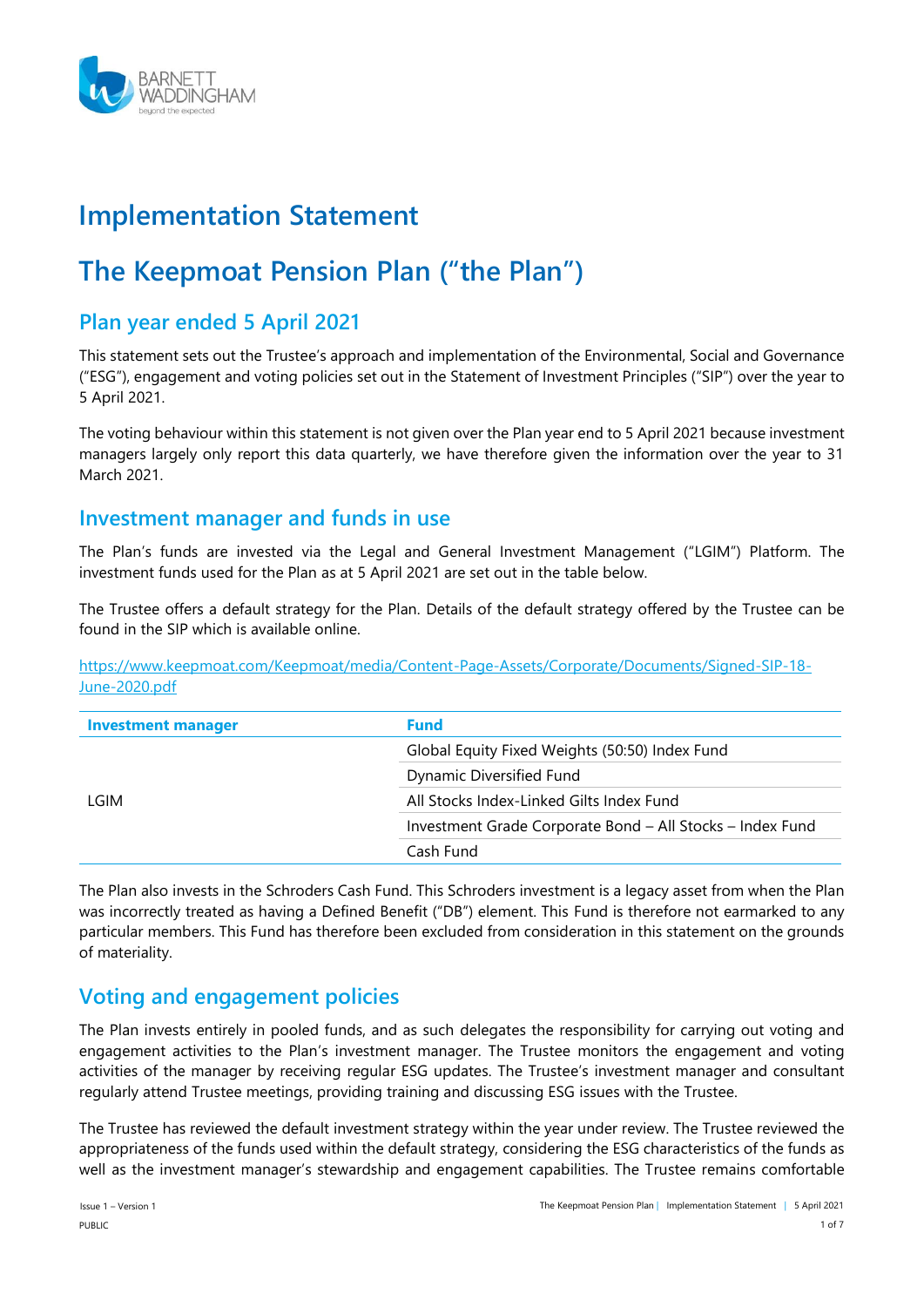

that the current strategy is suitable, however the possibility of implementing a passive ESG equity solution remains under consideration. The Trustee will continue to review this as appropriate.

The Trustee has also monitored the Dynamic Diversified Fund in greater detail, comparing it to the wider market on a number of metrics including factors that align it to the Trustee's ESG beliefs.

The Trustee has reviewed the available voting data from the Plan's manager and investment funds over the year under review. The Trustee is comfortable that the manager is undertaking their voting and engagement in line with the Trustee's policies as far as the reporting is available.

The voting data collated for the Plan is shown in the table below. The voting data shown is for the funds within the Plan's default investment strategy. These funds make up a majority of the Plan's assets.

## **Voting Data**

The voting data collated for the below funds is given over the year to 31 March 2021.

| <b>Manager</b>                                                                                                                                 | <b>LGIM</b>                                                                                                                 |                          |  |
|------------------------------------------------------------------------------------------------------------------------------------------------|-----------------------------------------------------------------------------------------------------------------------------|--------------------------|--|
| <b>Fund name</b>                                                                                                                               | Global Equity Fixed Weights (50:50)<br>Index Fund                                                                           | Dynamic Diversified Fund |  |
| <b>Structure</b>                                                                                                                               | Pooled                                                                                                                      |                          |  |
| Ability to influence voting behaviour of<br>manager                                                                                            | The pooled fund structure means that there is limited scope for the Trustee to<br>influence the manager's voting behaviour. |                          |  |
| Number of company meetings the manager<br>was eligible to vote at over the year                                                                | 3.641<br>7.887                                                                                                              |                          |  |
| Number of resolutions the manager was<br>eligible to vote at over the year                                                                     | 44,680                                                                                                                      | 83,262                   |  |
| What % of resolutions did the manager<br>vote on for which they were eligible?                                                                 | 99.97%                                                                                                                      | 99.90%                   |  |
| Of the resolutions, on which the manager<br>voted, what % did they vote with<br>management?                                                    | 83.56%                                                                                                                      | 84.09%                   |  |
| Of the resolutions, on which the manager<br>voted, what % did they vote against<br>management?                                                 | 16.29%                                                                                                                      | 15.24%                   |  |
| Of the resolutions, on which the manager<br>voted, what % did they abstain from?                                                               | 0.15%                                                                                                                       | 0.68%                    |  |
| What % of resolutions, on which the<br>manager voted, did they vote contrary to<br>the recommendation of the proxy advisor?<br>(if applicable) | 0.44%                                                                                                                       | 0.25%                    |  |

Source: LGIM

LGIM employs the use of Institutional Shareholder Services (ISS) as their proxy voting advisor to electronically vote all shares. All voting decisions are made by LGIM and they do not outsource any part of the strategic voting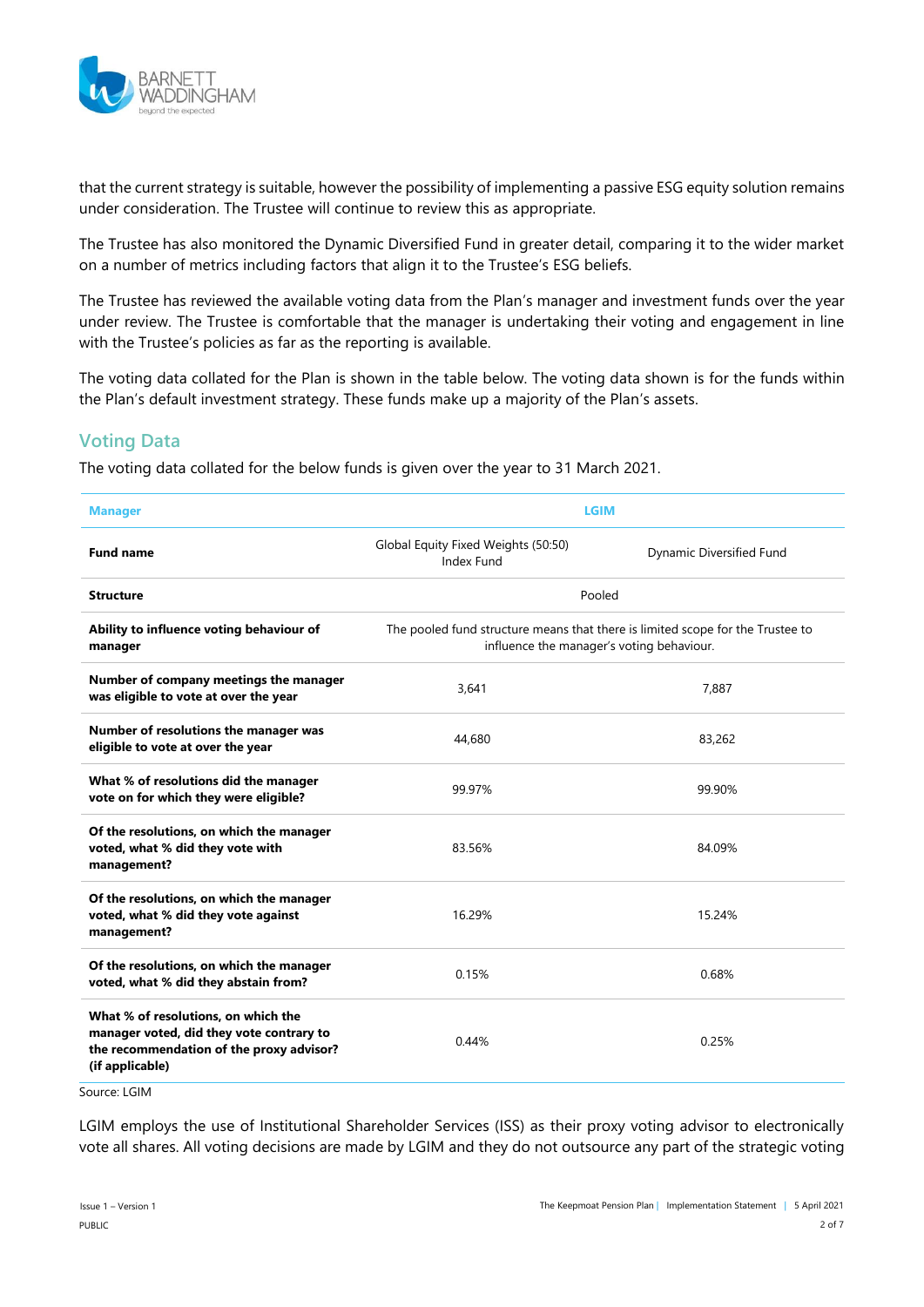

decisions. To ensure that ISS vote in accordance with LGIM's ESG policies, there has been a custom voting policy put in place with ISS.

There are no voting rights attached to the other assets held by the Plan's other default investments, which include investment in the All Stocks Index-Linked Gilts Index Fund, the Investment Grade Corporate Bond – All Stocks – Index Fund and the Cash Fund. These funds do not hold equities.

## **Significant votes**

The Trustee has delegated to the investment manager to define what a "significant vote" is.

In determining significant votes, LGIM's investment stewardship team takes into account the criteria provided by the Pensions & Lifetime Savings Association ("PLSA"). This guidance dictates significant votes include, but are not limited to:

- A high profile vote which has such a degree of controversy that there is high client and/or public scrutiny;
- Significant client interest for a vote, directly communicated by clients to the investment stewardship team at LGIM's Stakeholder roundtable event, or where LGIM notes there has been a significant increase in requests from clients on a particular vote;
- Sanction vote as a result of a direct or collaborative engagement;
- A vote linked to an LGIM engagement campaign.

We have provided some detailed examples of significant votes that LGIM have provided for ease of reporting. However, if you would like to review further significant votes this information can be found online.

<https://www.lgimblog.com/categories/esg-and-long-term-themes/lgim-s-voting-intentions-for-2021/>

#### **LGIM Global Equity Fixed Weights (50:50) Index Fund**

|                                                                                     | Vote 1                                                                                          | Vote 2                                                                                                                                                                      | Vote 3                                                                                     |
|-------------------------------------------------------------------------------------|-------------------------------------------------------------------------------------------------|-----------------------------------------------------------------------------------------------------------------------------------------------------------------------------|--------------------------------------------------------------------------------------------|
| <b>Company name</b>                                                                 | International Consolidated<br>Airlines Group                                                    | The Procter & Gamble ("P&G")<br>Company                                                                                                                                     | Olympus Corporation                                                                        |
| Date of vote                                                                        | 7 September 2020                                                                                | 13 October 2020                                                                                                                                                             | 30 July 2020                                                                               |
| <b>Summary of the resolution</b>                                                    | Approve a Remuneration<br>Report proposed at the<br>company's Annual General<br>Meeting ("AGM") | Report on effort to eliminate<br>deforestation                                                                                                                              | Elect Director Takeuchi Yasuo at<br>the company's AGM                                      |
| How the manager voted                                                               | LGIM voted against the<br>resolution                                                            | LGIM voted in favour of the<br>resolution                                                                                                                                   | LGIM voted against this<br>resolution                                                      |
| Did the manager<br>communicate their intent to<br>the company ahead of the<br>vote? |                                                                                                 | LGIM publicly communicates its vote instructions in monthly regional vote reports on its website, with<br>the rationale for all votes against management, where applicable. |                                                                                            |
| <b>Rationale for the voting</b><br>decision                                         | LGIM were concerned about<br>the level of bonus payments<br>within the remuneration report,     | Although P&G has introduced a<br>number of objectives and<br>targets to ensure their business                                                                               | In the beginning of 2020, LGIM<br>announced that they would<br>commence voting against the |
| Issue 1 - Version 1                                                                 |                                                                                                 | The Keepmoat Pension Plan                                                                                                                                                   | Implementation Statement<br>5 April 2021                                                   |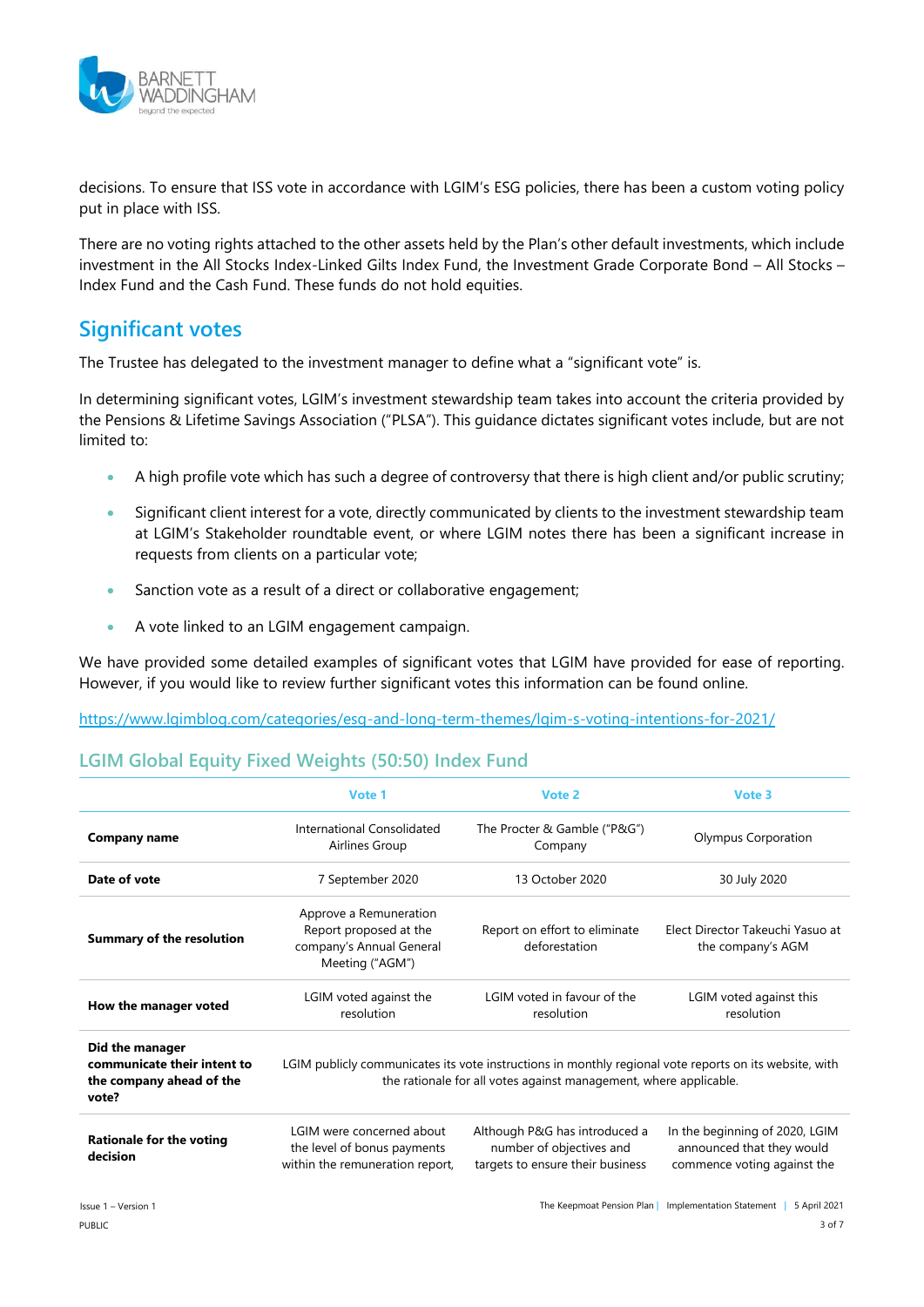

|                                                           | Vote 1                                                                                                                                                                                                                                                                      | Vote 2                                                                                                                                                                                                                                                  | Vote 3                                                                                                                                                                                                                                          |
|-----------------------------------------------------------|-----------------------------------------------------------------------------------------------------------------------------------------------------------------------------------------------------------------------------------------------------------------------------|---------------------------------------------------------------------------------------------------------------------------------------------------------------------------------------------------------------------------------------------------------|-------------------------------------------------------------------------------------------------------------------------------------------------------------------------------------------------------------------------------------------------|
|                                                           | which were 80% to 90% of<br>salary for current executives<br>and 100% of salary for the<br>departing CEO.<br>LGIM would have expected the<br>remuneration committee to<br>exercise greater discretion in<br>light of the financial situation of<br>the company, and also to | does not impact deforestation,<br>LGIM felt it was not doing as<br>much as it could. LGIM has<br>asked P&G to continue to<br>engage on the topic and push<br>other companies to ensure<br>more of their pulp and wood is<br>from FSC certified sources. | board for those companies<br>included in the TOPIX100 that<br>did not have at least one<br>woman on the board. LGIM<br>opposed the election of this<br>director, in order to signal that<br>the company needed to take<br>action on this issue. |
|                                                           | reflect the stakeholder<br>experience (employees and<br>shareholders).                                                                                                                                                                                                      |                                                                                                                                                                                                                                                         |                                                                                                                                                                                                                                                 |
| <b>Outcome of the vote</b>                                | 28.4% of shareholders opposed<br>the remuneration report.                                                                                                                                                                                                                   | The resolution received the<br>support of 67.7% of<br>shareholders (including LGIM).                                                                                                                                                                    | 94.9% of shareholders<br>supported the election of the<br>director                                                                                                                                                                              |
| Implications of the outcome                               | LGIM will continue to engage<br>closely with the board.                                                                                                                                                                                                                     | LGIM will continue to engage<br>with P&G on the issue and will<br>monitor its disclosure for<br>improvement.                                                                                                                                            | LGIM will continue to engage<br>with and require increased<br>diversity on all Japanese<br>company boards.                                                                                                                                      |
| Criteria on which the vote is<br>considered "significant" | It illustrates the importance for<br>investors of monitoring our<br>investee companies' responses<br>to the COVID crisis.                                                                                                                                                   | It is linked to LGIM's five-year<br>strategy to tackle climate<br>change and attracted a great<br>deal of client interest.                                                                                                                              | This vote is deemed significant<br>as LGIM considers it imperative<br>that the boards of Japanese<br>companies increase their<br>diversity.                                                                                                     |

Source: LGIM

## **LGIM Dynamic Diversified Fund**

|                                                                                     | Vote 1                                                                                                                                                                                              | Vote 2                                                                         | Vote 3                                                                                                                                                                        |
|-------------------------------------------------------------------------------------|-----------------------------------------------------------------------------------------------------------------------------------------------------------------------------------------------------|--------------------------------------------------------------------------------|-------------------------------------------------------------------------------------------------------------------------------------------------------------------------------|
| <b>Company name</b>                                                                 | Whitehaven Coal                                                                                                                                                                                     | SIG PLC                                                                        | Samsung Electronics                                                                                                                                                           |
| Date of vote                                                                        | 22 November 2020                                                                                                                                                                                    | 9 July 2020                                                                    | 17 March 2021                                                                                                                                                                 |
| <b>Summary of the resolution</b>                                                    | Approve capital protection.<br>Shareholders asked the<br>company for a report on the<br>potential wind-down of the<br>company's coal operations and<br>how this will affect shareholder<br>capital. | Approve one-off payment to<br>Steve Francis, proposed at the<br>company's AGM. | Elect Park Byung-gook as<br>Outside Director, Elect Kim<br>Jeong as Outside Director, and<br>Elect Kim Sun-uk as Outside<br>Director to Serve as an Audit<br>Committee Member |
| How the manager voted                                                               | LGIM voted in favour of the<br>resolution                                                                                                                                                           | LGIM voted against this<br>resolution                                          | LGIM voted against this<br>resolution                                                                                                                                         |
| Did the manager<br>communicate their intent to<br>the company ahead of the<br>vote? | LGIM publicly communicates its vote instructions in monthly regional vote reports on its website, with<br>the rationale for all votes against management, where applicable.                         |                                                                                |                                                                                                                                                                               |
| <b>Rationale for the voting</b><br>decision                                         | LGIM has publicly advocated<br>for a managed decline' for fossil                                                                                                                                    | The company wanted to grant<br>their interim CEO a one-off                     | Lee Jae-yong, the vice chairman<br>of Samsung Electronics, was                                                                                                                |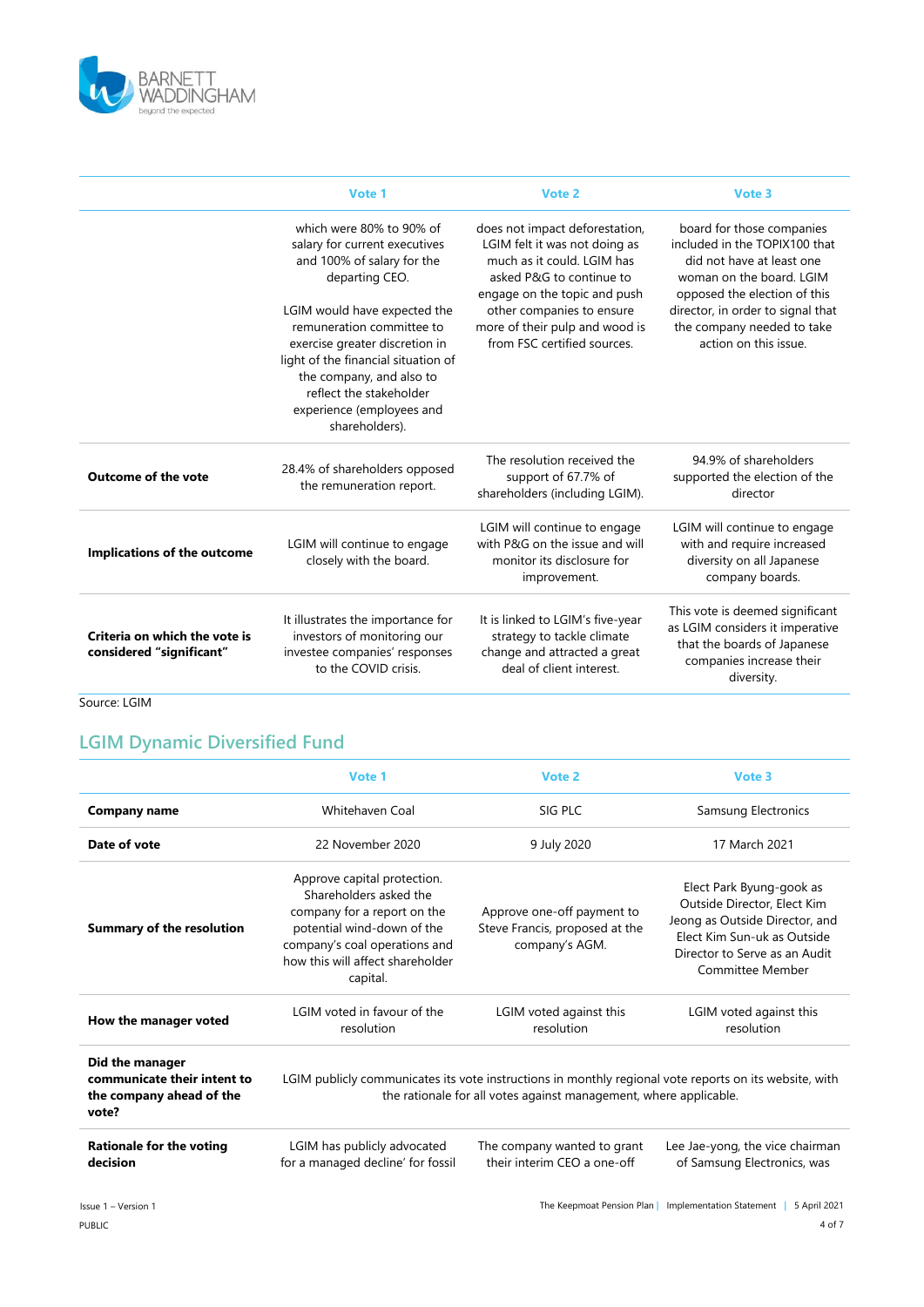

|                                                           | Vote 1                                                                                                                                                                                                                                                                                                                                                   | Vote 2                                                                                                                                                                                                                                                                                                                                                                                                                                                                                                                                                                                                                                                                                                                                   | Vote 3                                                                                                                                                                                                                                                                                                                                                                                                                                                                                                                                                                                                    |
|-----------------------------------------------------------|----------------------------------------------------------------------------------------------------------------------------------------------------------------------------------------------------------------------------------------------------------------------------------------------------------------------------------------------------------|------------------------------------------------------------------------------------------------------------------------------------------------------------------------------------------------------------------------------------------------------------------------------------------------------------------------------------------------------------------------------------------------------------------------------------------------------------------------------------------------------------------------------------------------------------------------------------------------------------------------------------------------------------------------------------------------------------------------------------------|-----------------------------------------------------------------------------------------------------------------------------------------------------------------------------------------------------------------------------------------------------------------------------------------------------------------------------------------------------------------------------------------------------------------------------------------------------------------------------------------------------------------------------------------------------------------------------------------------------------|
|                                                           | fuel companies, in line with<br>global climate targets, with<br>capital being returned to<br>shareholders instead of spent<br>on diversification and growth<br>projects that risk becoming                                                                                                                                                               | award of £375,000 for work<br>carried out over a two-month<br>period.<br>LGIM does not generally<br>support one-off payments. The                                                                                                                                                                                                                                                                                                                                                                                                                                                                                                                                                                                                        | sentenced to two years and six<br>months in prison for bribery,<br>embezzlement and<br>concealment of criminal<br>proceeds worth about KRW 8.6<br>billion.                                                                                                                                                                                                                                                                                                                                                                                                                                                |
|                                                           | stranded assets. As the most<br>polluting fossil fuel, the phase<br>out of coal will be key to<br>reaching these global targets.                                                                                                                                                                                                                         | remuneration committee<br>should ensure that executive<br>directors have a remuneration<br>policy in place that is<br>appropriate for their role and<br>level of responsibility. This<br>should negate the need for<br>additional one-off payments.<br>Furthermore, the size of the<br>additional payment was a<br>concern because it was for work<br>carried over a two-month<br>period, yet was equivalent to<br>65% of his full-time annual<br>salary. The money was to be<br>paid in cash at a time when the<br>company's liquidity position<br>was so poor that it risked<br>breaching covenants of a<br>revolving credit facility and<br>therefore needed to raise<br>additional funding through a<br>highly dilutive share issue. | LGIM were concerned that Lee<br>Jae-yong continues to make<br>strategic company decisions<br>from prison. Additionally, they<br>were not satisfied with the<br>independence of the company<br>board and that the<br>independent directors are really<br>able to challenge management.<br>LGIM voted against the<br>resolutions as the outside<br>directors, who should provide<br>independent oversight, have<br>collectively failed to remove<br>criminally convicted directors<br>from the board. The inaction is<br>indicative of a material failure<br>of governance and oversight at<br>the company. |
| <b>Outcome of the vote</b>                                | The resolution did not pass, as<br>a relatively small amount of<br>shareholders (4%) voted in<br>favour. However, the<br>environmental profile of the<br>company continues to remain<br>in the spotlight: in late 2020 the<br>company pleaded guilty to 19<br>charges for breaching mining<br>laws that resulted in 'significant<br>environmental harm'. | The resolution passed.<br>However, 44% of shareholders<br>did not support it. LGIM believe<br>that with this level of dissent<br>the company should not go<br>ahead with the payment.                                                                                                                                                                                                                                                                                                                                                                                                                                                                                                                                                    | The meeting results are not yet<br>available.                                                                                                                                                                                                                                                                                                                                                                                                                                                                                                                                                             |
| Implications of the outcome                               | LGIM will continue to monitor<br>this company.                                                                                                                                                                                                                                                                                                           | LGIM intend to engage with the<br>company over the coming year<br>to find out why this payment<br>was deemed appropriate and<br>whether they made the<br>payment despite the significant<br>opposition.                                                                                                                                                                                                                                                                                                                                                                                                                                                                                                                                  | LGIM will continue to monitor<br>the company.                                                                                                                                                                                                                                                                                                                                                                                                                                                                                                                                                             |
| Criteria on which the vote is<br>considered "significant" | The vote received media<br>scrutiny and is emblematic of a<br>growing wave of 'green'<br>shareholder activism.                                                                                                                                                                                                                                           | The vote is high-profile and<br>controversial.                                                                                                                                                                                                                                                                                                                                                                                                                                                                                                                                                                                                                                                                                           | This was a high-profile vote,<br>which has such a degree of<br>controversy that there is high<br>client and/or public scrutiny<br>and the sanction vote was a<br>result of a direct or<br>collaborative engagement.                                                                                                                                                                                                                                                                                                                                                                                       |

Issue 1 – Version 1 The Keepmoat Pension Plan | Implementation Statement | 5 April 2021 5 of 7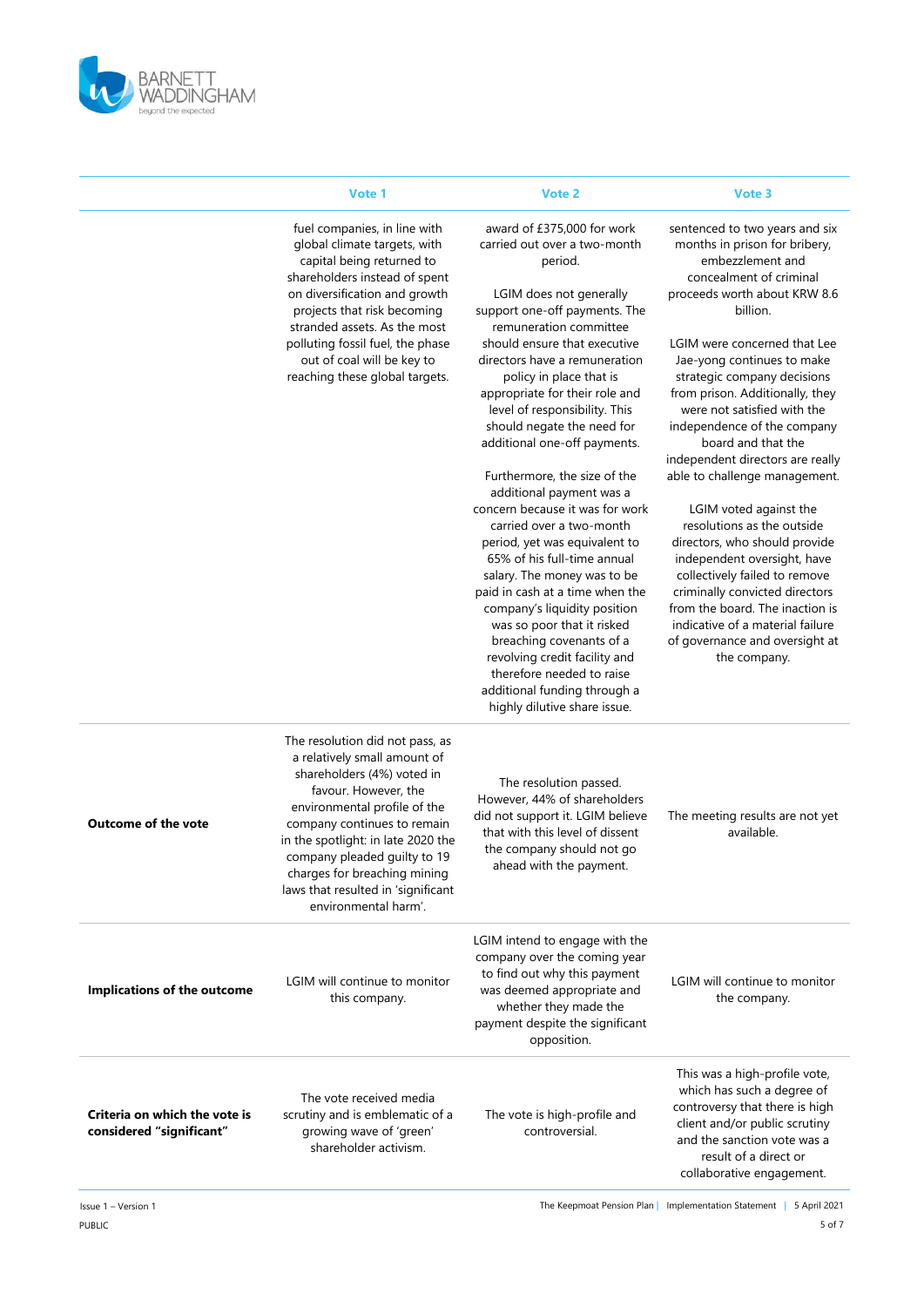

#### **Fund level engagement**

The investment manager may engage with their investee companies on behalf of the Trustee.

Over the year to 31 March 2021, LGIM engaged with 874 companies at a firm level, with a total of 974 individual engagements being carried out.

## **Strategy review**

The Trustee reviewed the appropriateness of each phase of the default investment strategy during the year under review. There were no changes implemented to the Plan's platform provider, the default investment strategy for members in the Plan, or self-select options available to members in the Plan over the year to 31 March 2021.

The Trustee, with advice from their investment consultant, have also considered the investment managers ESG approach to voting and engagement. The Trustee remains comfortable with LGIM's capabilities to engage actively on their behalf regarding ESG issues. Following this review however, the Trustee is considering the possibility of passive ESG equity solutions for the Plan.

### **Plan governance**

Governance arrangements, in terms of the constitution of the Trustee, service level agreements with providers, processing of core financial transactions, costs and charges, and investment arrangements, are detailed in the Chair's Statement.

The Trustee is responsible for making investment decisions, and seeks advice as appropriate from Barnett Waddingham LLP, as the Trustee's investment consultant.

There were no changes to the objectives put in place for Barnett Waddingham LLP in 2019. The Trustee conducted a formal review of these objectives in December 2020.

## **Statement of Investment Principles**

The Statement of Investment Principles was last updated in June 2020 to allow for an update for the Plan's ESG policies as required under pension regulations.

Prior to this, the SIP was updated in June 2019 to again reflect additional policies on ESG as required by pension regulations.

## **Monitoring of investment managers**

The Trustee receives monitoring reports from their investment consultant every six months which analyse the Plan's assets, investment manager performance and performance of the default strategy. This report is discussed at Trustee meetings where appropriate.

The Trustee reviewed the investment manager as part of the default investment strategy review over the period under review.

The Trustee's investment manager periodically attends Trustee meetings to provide insight into the Plan's funds and strategy performance.